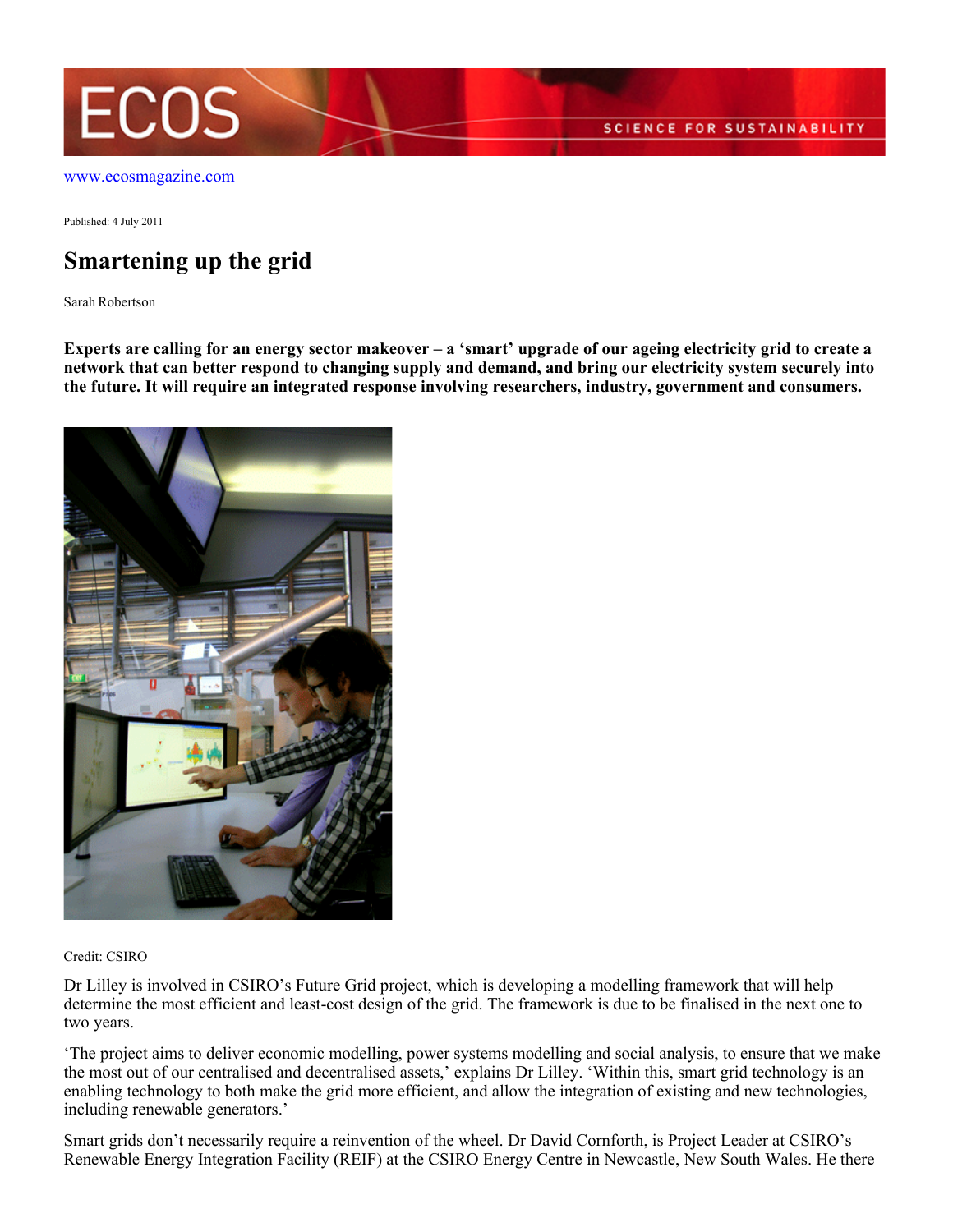is a lot of potential to apply new and existing technologies to the current electricity grid. These are not necessarily quick fix solutions, he adds: the development of smarter grids is likely to continue over the next 20 years.

## **Smart Grid Smart Cities**

What will the smart grid look like? Dr Glenn Platt, CSIRO's Energy Technology Research Group Leader, says families will see the change through increased information, enabling them to 'understand and make much more informed decisions on energy use'.



#### Credit: CSIRO

Behind the scenes, however, significant changes to electricity infrastructure are already occurring. To determine how a smart grid might work in practice, the federal government initiated Smart Grid Smart Cities (SGSC), a commercial?scale project being rolled out across five sites in Sydney and the Hunter Valley, New South Wales. With \$100 million in federal funding, the project is being led by Ausgrid, a NSW-government owned energy infrastructure maintenance company, and involves a consortium of businesses ranging from IBM Australia to Newcastle City Council.

SGSC is not the only smart grid trial happening in Australia. But, as Mr Popple explains, this particular trial is important because it is a commercial?scale 'community trial', which will investigate regulatory and consumer uptake factors, as well as new technology solutions.

CSIRO has been heavily involved in the development phase of the trial. Dr Platt explains that while the organisation's exact role in the next stage rollout is still being determined, it is likely to involve new control techniques that sit on top of the smart grid infrastructure Ausgrid is implementing, to deliver 'even greater benefits'.

The breadth of CSIRO's research into more intelligent energy systems reflects both the complexity and scale of these systems, as well as the recognised potential to develop least-cost smart grids, and more generally, a smarter electricity system.

### **Integrating renewables**

The increase in renewable energy being fed into the network is one factor currently causing problems for network providers. In response, Dr Cornforth's team at the REIF is researching the challenge of how to best couple the intermittence or variability of renewable energy into the grid without disturbing the 'finely balanced' grid system.

The team is looking at three main techniques in response to problems caused by power surges through the grid from renewable generation. These are: mixing intermittent renewable energy sources, such as solar photovoltaics, with more controllable sources, such as gas; different types of energy storage; and load control, which involves controlling the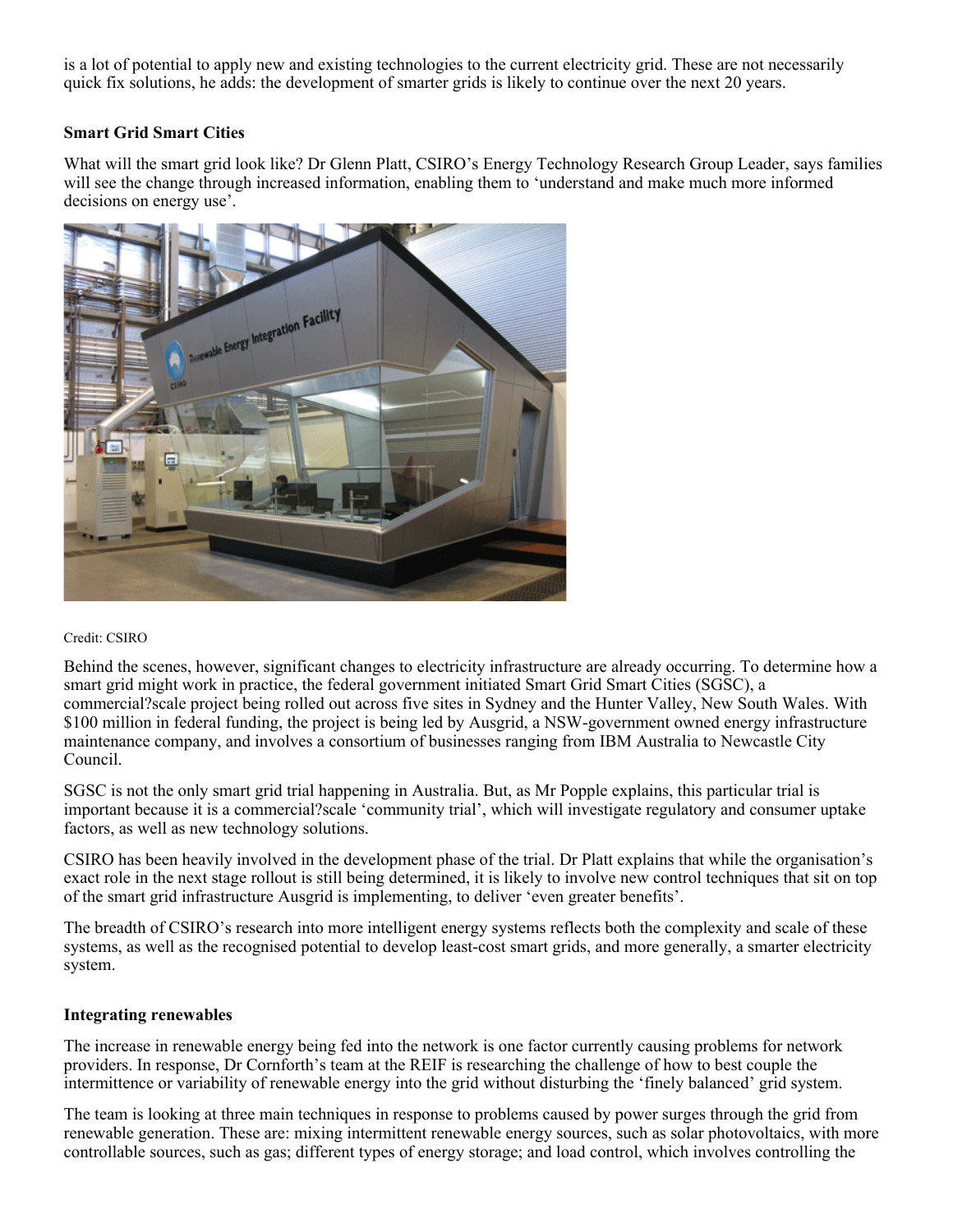consumption of electricity.

'It's difficult to say what mix of these three [techniques] we will have, but it's almost certain that all three will be part of the future solution – part of the smart grid of the future,' says Dr Cornforth.

To facilitate wide research, the REIF is connected to solar photovoltaics, wind turbines, natural gas?powered combined heat and power cogeneration units, a load bank, inverters and three different types of battery storage. In relation to storage, the facility is looking at 'how' and 'when' questions. These include how to determine the ideal amount of renewable energy for the network given the additional cost of battery storage, and how to control that storage in terms of the best time to charge or discharge batteries.

#### **Smarter control**

Dr Cornforth explains that the traditional view of electricity supply and demand is shaped by non-renewable, baseload power generation and matches supply to meet demand, allowing people to consume as much power as they want, whenever they want. 'Load control contemplates an alternative view, where consumption of power is controlled to meet available supply.' 'This view says: "You've got this much electricity because of what's happening with the weather. Let's now plan our consumption to match what we've got being generated during this time".'



Credit: Courtesy of Ausgrid

The Energy Technology group is developing smarter energy control systems to better manage energy without affecting people's lifestyle within a building or home. Dr Platt's group was responsible for developing a product called Building IQ, now commercialised, which reduces energy consumption in large office buildings based on human comfort considerations. He describes the technology as 'adding brains to an office building's air conditioner' to control the building's climate, while also factoring in electricity tariffs and carbon dioxide emissions.

### **Electric vehicles**

Electric vehicles present significant opportunities for society; they decrease our reliance on fossil fuels, and when powered with clean energy, also decrease carbon dioxide emissions. For networks, however, they are both a potential solution and problematic. A major project under Dr Platt's leadership, tentatively dubbed the Electric Driveways project, is one of the largest electric vehicle trials in the southern hemisphere. Working with the Victorian Government, the project is collecting data on how people use electric vehicles, to improve predictions of their uptake in Australia and help forecast the effect of electric cars on the grid.

The Electric Driveways project is also researching the control of electric vehicle battery charging and discharging to benefit the grid. Dr Platt says smart control systems are fundamental to this beneficial integration. Currently in its initial stages, CSIRO's work aims to combine information on energy consumption, generation and pricing to determine the best times of day to charge or discharge a vehicle's battery.

### **Barriers to implementation**